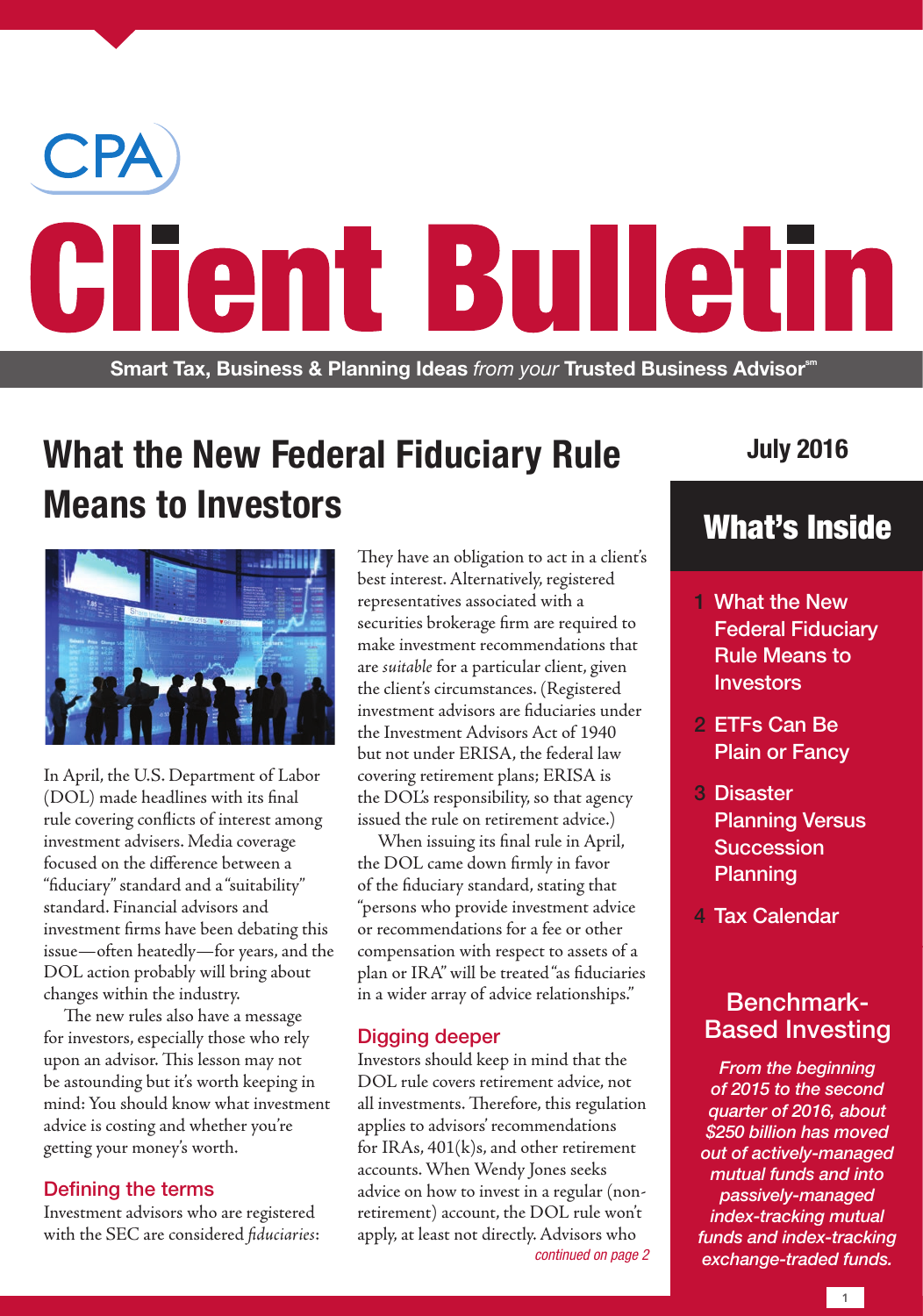# **Trusted Advice**

## *Learning Lessons*

- ▶ The Department of Labor's final rule carves out educational information from the definition of retirement investment advice.
- ▶ Thus, advisors and plan sponsors can provide general financial and investment concepts on retirement saving with employment-based plans and IRAs without triggering fiduciary duties.
- For example, such education could consist of information about historic differences in rates of return among equities, bonds, or cash, based on standard market indexes.

adhere to a fiduciary standard for retirement advice may well follow the same approach for other client funds.

Moreover, the DOL clearly associates investors' best interests with low costs. The DOL repeatedly has mentioned "backdoor payments" and "hidden fees" as factors that harm American workers and their families. Lowering fees would boost returns, the DOL asserts.

### Investment implications

Some observers believe that the federal support of a fiduciary standard will result in more advisor support of passive investment strategies and less emphasis on active management. Also, sales commissions may yield ground to fee-based advisory arrangements.

Both of those assertions may come to pass, but both trends are already well under way. Passive investing generally means holding funds that track a market index, such as the S&P 500. Such funds typically have relatively low costs, as there is no need to pay for research into security selection, and relatively low tax bills, because of infrequent trading.

Index-tracking mutual funds have been popular for some time, as finding fund managers who consistently outperform the indexes has proven to be challenging. In recent years, exchange-traded funds (ETFs) have taken market share from mutual funds; most ETFs track a specific market index. Thus, many advisors and clients have been moving towards such low-cost, taxefficient approaches.

Similarly, fee-based investment arrangements also have been on the rise. Advocates assert that paying, say, an asset management fee puts a client "on the same side of the table" as an advisor, reducing conflicts of interest. If a client's investment assets grow through superior returns, so will the advisor's management fee.

#### Assessing advisors

Given this background, what can you take away from the DOL's proposal? First off, don't focus solely on terminology. Whether you're getting the "best" investment or a "suitable"

investment for your needs, you will have to pay the advisor in some manner. Therefore, you should know how much you're actually paying, so read all contracts, engagement letters, and other documents carefully to find out the true cost.

Second, realize that low costs aren't everything. Ascertain what value you're getting for what you pay. Is your advisor providing only investment advice? If so, what results have you received? Many financial professionals go beyond investments to insurance planning, education planning, estate planning, and other areas of wealth management. If you have such an advisor, does the total package provided to you justify the total amount of your outlays? If you are not comfortable with the answers, you may have to seek someone else to help you handle your financial matters.

## **Did You Know?**

**I**n 2015, Atlanta's airport became the first to top 100 million passengers n 2015, Atlanta's airport became the in a calendar year, serving over 101 million travelers. Beijing's airport was a distant second in the world, with nearly 90 million passengers last year. The next busiest U.S. airports were those serving Chicago (No. 4 in the world, 76.9 million), Los Angeles (7th, 74.9 million), and Dallas-Ft. Worth (10th, 63 million).

*Source:* Airports Council International

# **ETFs Can Be Plain or Fancy**

From virtually nowhere, exchangetraded products have grown to over \$3 trillion in assets. A small portion of these products are exchangetraded notes (ETNs), but most are exchange-traded funds (ETFs): typically, pools of securities that trade like stocks.

A large amount of ETF assets, in turn, are in funds that track major stock market indexes such as the S&P 500 and the NASDAQ 100,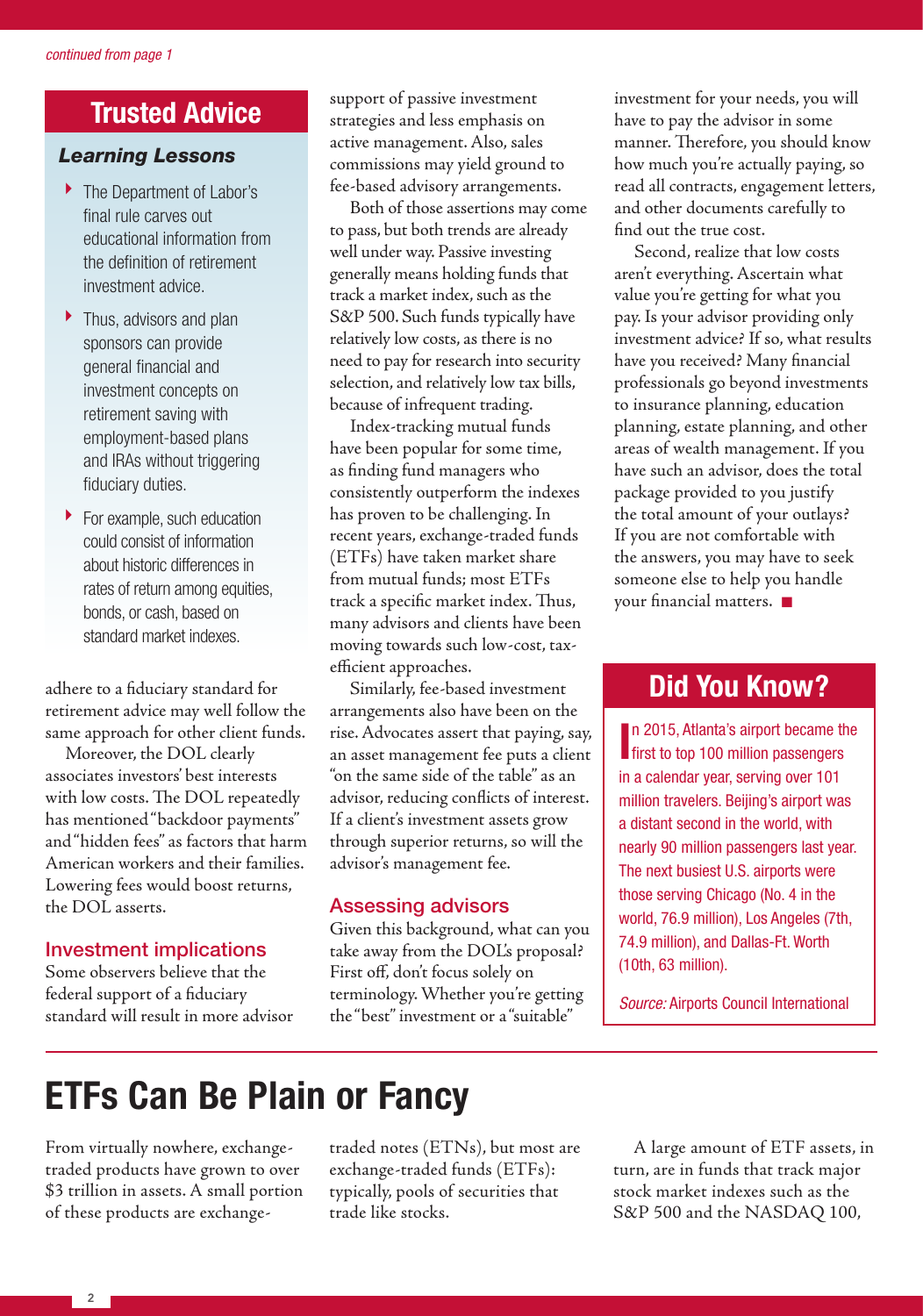as well as small-company indexes, foreign stock indexes, and so on. These ETFs tend to be low cost and tax efficient, so many supporters of a fiduciary standard for advisors (see the article, "What the New Federal Fiduciary Rule Means to Investors" in this issue) believe that the new rules favor ETFs as being in the best interests of many investors. Indeed, one Morningstar analyst has asserted that an estimated \$1 trillion of investment assets will shift into ETFs.

#### Outside the box

However, not every ETF is a lowpriced proxy for a major index. As ETFs have proliferated, they've spread into what seems to be every nook and cranny an investor might want to explore. For example, there are ETFs that track an energy stock index, ETFs that track exploration and production companies, even ETFs that track crude oil futures. There are ETFs that track specific foreign currencies, high-yield foreign bonds, certain hedge fund strategies, and so on.

In recent years, leveraged and inverse ETFs have gained popularity. Leveraged ETFs may be known as 2x or 3x ETFs, meaning that they move two or three times as much as the underlying index or commodity price or some other baseline.

**Example 1:** Ann Benson buys a 2X ETF that tracks the S&P 500. If that index goes up 5%, Ann's ETF goes up by 10%. If the S&P 500 drops by 5%, Ann's ETF suffers a 10% price drop.

Inverse ETFs move in the opposite direction of their benchmark.

**Example 2:** Carl Davis buys an inverse ETF that tracks the NASDAQ 100. If that index goes up 5%, Carl's ETF goes down by 5%. If the NASDAQ 100 drops by 5%, Carl's ETF enjoys a 5% price gain.

Some ETFs are both leveraged and inverse. Thus, they move in the opposite direction of the benchmark and those moves are magnified two or three times.

**Example 3:** Eve Foster buys a 2X inverse ETF on the Russell 2000 index of small company stocks. If that index goes up 5%, Eve's ETF goes down by 10%. If the Russell 2000 drops by 5%, Eve's ETF enjoys a 10% price gain.

#### Daily divergence

The preceding examples are simplified. In the real world, leveraged and inverse ETFs are more complex because these ETFs typically are reset daily. Over time, the results produced may vary widely from expectations.

**Example 4:** Suppose Eve Foster invests \$10,000 in a 2X inverse ETF on the Russell 2000, as in example 3, and the index gains 5% on Monday, from 1100 to 1155. Eve's 2X inverse ETF falls by 10%, from \$10,000 to \$9,000.

Now suppose the index falls back to 1100 on Tuesday. That's a 4.76% drop, from 1155 to 1100, so Eve's 2X inverse ETF gains twice as much— 9.52%—from \$9,000 to \$9,857. In the two-day period, the underlying index is back to where it started, but Eve's 2X inverse ETF has lost value.

It's true that stock market indexes seldom move 5% on a single day. However, moves of 1% or more occur with some frequency, and the principle is the same. Especially if such an ETF is held for an extended time period, the daily resets can cause the result from holding a leveraged or inverse ETF to diverge widely from the performance of the underlying benchmark.

## Proceed with caution

Leveraged and inverse ETFs pose risks, but there are reasons that they have grown in popularity. Used astutely, these ETFs might enable you to increase investment returns or hedge certain portfolio risks. If you work with a skilled advisor who is familiar with leveraged and inverse ETFs, you may be able to gain more control over your investments while boosting upside potential.  $\blacksquare$ 

# **Disaster Planning Versus Succession Planning**

Business owners should have an exit strategy: a plan for the time when they're either unwilling or unable to keep running their company. Often, that planning can include a current disaster plan for relatively young business owners and a future longterm succession plan for a smooth path to retirement.

### Worst case scenarios

No matter how young or how healthy you are, you're not immune to tragedy. Therefore,



*continued on page 4*